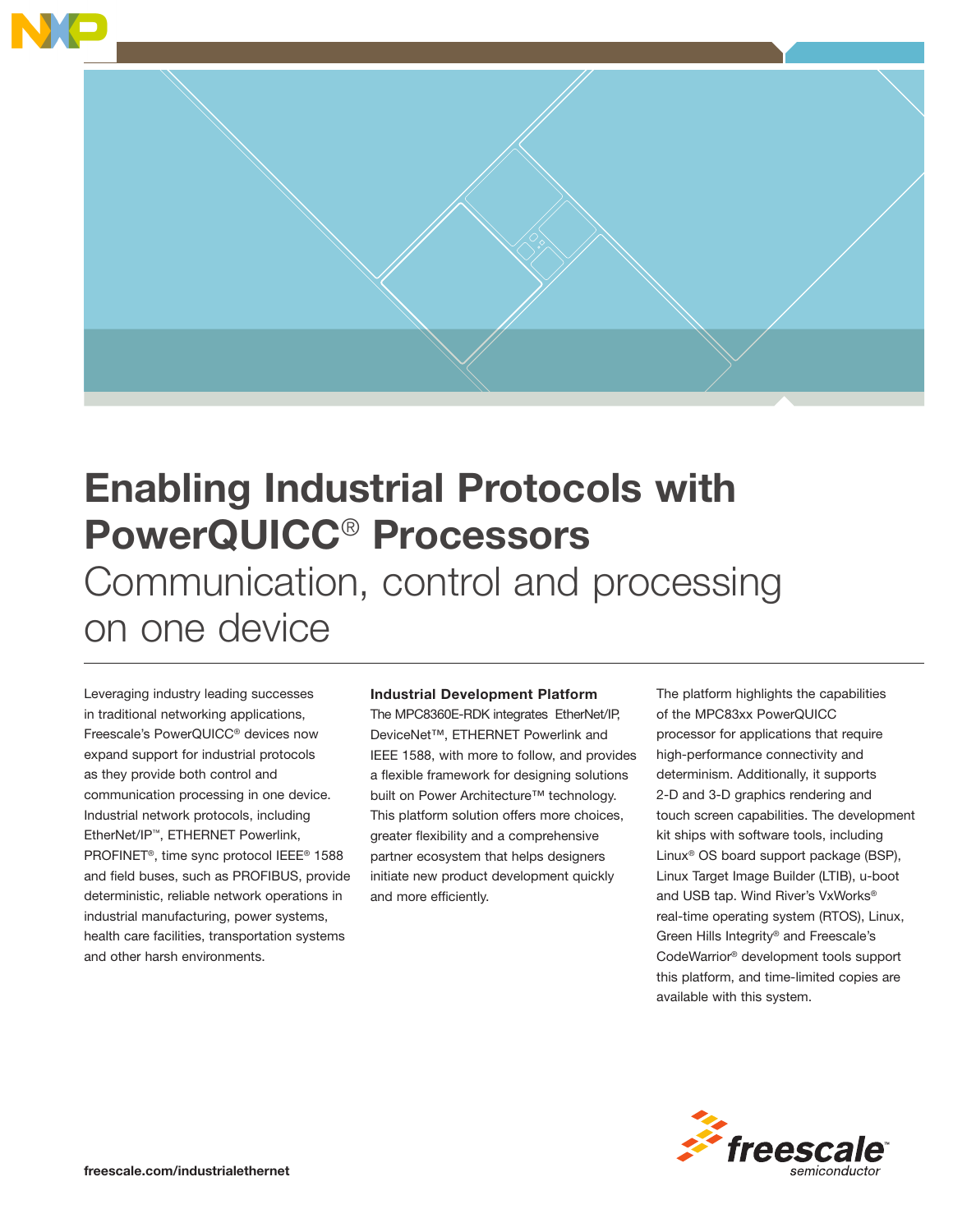

#### Enabling Industrial Protocols

Freescale's MPC8360E PowerQUICC processor integrates an e300 core, built on Power Architecture technology, with the latest programmable QUICC Engine™ communications processor. The QUICC Engine controller supports a wide range of networking protocols across dual 32-bit RISC controllers. Its programmable microcode allows easier product implementation and enables future revisions to industrial deterministic protocols, similar to the process used for field programmable gate arrays (FPGAs). It also provides more flexibility than an application-specific integrated circuit (ASIC) approach.

MPC8360E-RDK development system allows you to evaluate all the QUICC Engine technology features with easy migration to the lower cost MPC8358 and MPC832x families.

#### Production-Ready Solution

This industrial development platform uses a module based on the industrystandard COM Express form factor, which is flexible enough for various end-customer applications. Pre-integrated, pre-tested, application-ready platforms and protocol stacks from leading vendors LogicPD, RTA and IXXAT ease development and cut costs and time to market, enabling developers and manufacturers to focus on differentiating their products through application-focused functionality.

| <b>Part Number</b>                      | <b>Description</b>                                        |
|-----------------------------------------|-----------------------------------------------------------|
| MPC8360E-RDK<br>(Freescale)             | CPU (667 MHz),<br>DDR (223 MHz)                           |
| COMMPC8360-<br>10-1652LCR<br>(LogicPD)  | <b>CPU (400 MHz)</b>                                      |
| COMMPC8360E-<br>10-2752FCR<br>(LogicPD) | <b>CPU (667 MHz)</b><br>with graphics and<br>touch screen |

| <b>Industrial Market Requirements</b>                                                                                                                                          | <b>What We Provide</b>                                                                                                                                                                                                                                                        |
|--------------------------------------------------------------------------------------------------------------------------------------------------------------------------------|-------------------------------------------------------------------------------------------------------------------------------------------------------------------------------------------------------------------------------------------------------------------------------|
| Industrial protocol support                                                                                                                                                    | IEEE <sup>®</sup> 1588 (nanosecond level accuracy),<br>EtherNet/IP™, DeviceNet™,<br><b>ETHERNET Powerlink</b>                                                                                                                                                                 |
| Industrial temperature rate                                                                                                                                                    | • Development board $0^{\circ}$ C to +70 $^{\circ}$ C<br>• Comm module -40°C to +85°C                                                                                                                                                                                         |
| Cost competitive solutions                                                                                                                                                     | Lowers overall system cost by providing<br>both control and communication processing<br>in one device                                                                                                                                                                         |
| Touch screen/graphics capability                                                                                                                                               | • Integrated 4-wire touch screen controller<br>• Color Fujitsu (MB86277) controller supports<br>1024 x 768 LVDS interface                                                                                                                                                     |
| Fully tested and certified production platform                                                                                                                                 | Industry-standard production-ready form factor:<br><b>COM Express</b>                                                                                                                                                                                                         |
| Low power                                                                                                                                                                      | Starts at six watts for the PowerQUICC <sup>®</sup><br>processor at 400 MHz                                                                                                                                                                                                   |
| <b>MPC8360E-RDK Platform</b>                                                                                                                                                   |                                                                                                                                                                                                                                                                               |
| <b>Feature</b>                                                                                                                                                                 | <b>Benefit</b>                                                                                                                                                                                                                                                                |
| Uses the MPC8360E PowerQUICC <sup>®</sup> device with<br>e300 core running from 400 MHz to 667 MHz                                                                             | Delivers high MIPS/MHz ratio providing ample<br>processing headroom for value-added software<br>features                                                                                                                                                                      |
| QUICC Engine <sup>™</sup> technology running from<br>200 MHz to 500 MHz                                                                                                        | • Allows multi-protocol support on one device<br>• Supports EtherNet/IP™, DeviceNet™<br>• Enables hardware assist version of IEEE <sup>®</sup><br>1588 implemenataion giving ns accuracy<br>• Best-in-class EPL latency performance for<br>managed nodes<br>• I/O flexibility |
| Integrated security engine (E-Version) DES,<br>3DES, MD-5, SHA-1, AES and ARC-4<br>encryption, as well as a public key accelerator<br>and an on-chip random number generator   | • Increases system throughput by offloading<br>algorithms and security features from the<br>processor<br>• Capable of single-pass encryption and<br>authentication for security protocols                                                                                     |
| Graphics and touch screen capable<br>Display resolutions up to 1024 x 768<br>RGB digital output (3 x 8-bit)<br>RGB analog output<br>2-D and 3-D graphic acceleration functions | Easy integration of graphics and touch screen<br>into applications such as:<br>Transportation<br>Marine instrumentation and navigation<br>• Health care<br>• Point of sale<br>• Flight instrumentation                                                                        |
| FlexATX form factor for the carrier board                                                                                                                                      | Standard chassis, full design files available                                                                                                                                                                                                                                 |
| Common I/O<br>4 x USB 2.0 supports low-speed and full-speed<br>modes                                                                                                           | Industry-standard interface for connection to a<br>wide array of devices                                                                                                                                                                                                      |
| Carried board has 4 x SATA, and<br>2 x PCI Express® (x1 type)                                                                                                                  | Move seamlessly to future PowerQUICC COM<br><b>Express modules</b>                                                                                                                                                                                                            |
| <b>MiniPCI</b>                                                                                                                                                                 | Enable wireless connectivity through 802.11<br>or ZigBee® plug-in cards                                                                                                                                                                                                       |
| PCI slot (32-bit/66 MHz or 33 MHz)                                                                                                                                             | Enable additional PCI prepherials such as<br>graphics card, CAN peripheral                                                                                                                                                                                                    |
| 4 x Ethernet<br>$2 \times 10/100$<br>2 x Gigabit Ethernet                                                                                                                      | Multiple Fast Ethernet and Gigabit<br>Ethernet support                                                                                                                                                                                                                        |
| 4 x full functional UART<br>2 x RS485<br>2 x RS232                                                                                                                             | • RS485 can be used as PROFIBUS interface<br>among other applications<br>• RS232 can be used for debugging or<br>connectivity to legacy devices                                                                                                                               |
| Dual integrated I <sup>2</sup> C and SPI interfaces                                                                                                                            | Provides serial interfaces for common<br>embedded and communications applications                                                                                                                                                                                             |
| Ships with 256 MB of DDR2 SDRAM w/ECC<br>scalable up to 1 GB and down to 128 MB                                                                                                | Flexibility to upgrade memory size according to<br>application requirements without layout change                                                                                                                                                                             |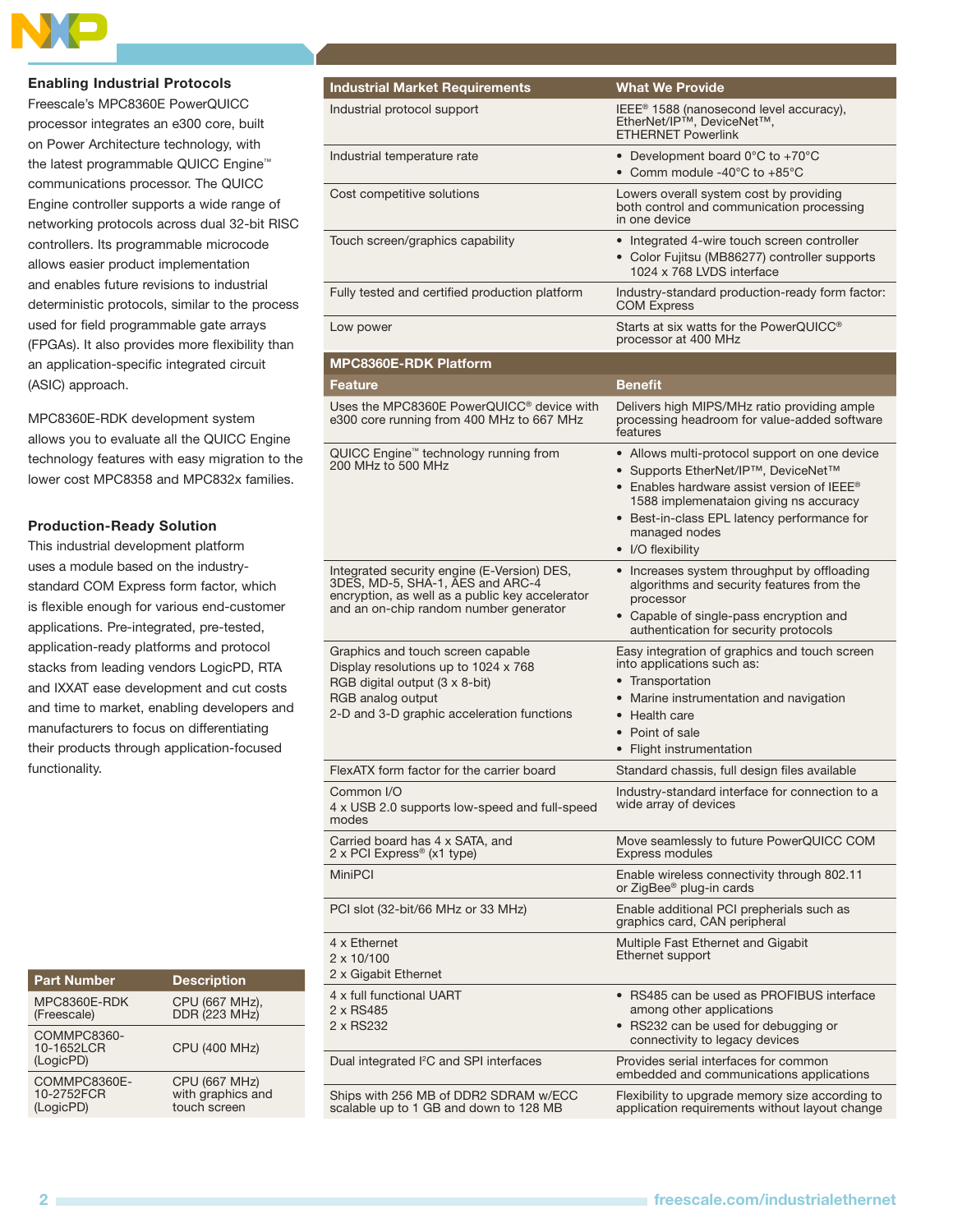#### MPC83xxE-CBB COM Express Carrier Board



#### Features

- MPC83xx development carrier board
- FlexATX form factor o Standard chassis
- 2 x PCI Express® (x1 type)
- PCI slots (32-bit/66 MHz or 33 MHz)
- Common I/O routed to back panel
	- 4 x USB 2.0
	- 4 x Ethernet
	- **C** RS485
	- RS232
	- $\circ$  4 x SATA
- Wireless connectivity through MiniPCI ○ 802.11 or ZigBee®

## MPC8360E-COM Express Module (COM) Features And The Company of the Company of the Company of the Company of the Company of the Company of the Company of the Company of the Company of the Company of the Company of the Compan



- COM Express Module Type 3 module
- 256 MB of DDR2 SDRAM with ECC
- 8 MB boot NOR flash
- Graphics and touch screen capable
- 2 x 10/100
- 2 x Gigabit Ethernet
- 4 x full functional UART
- 32-bit PCI connection
- SPI
- $\bullet$   $|^{2}C$
- 4-port USB HUB
- 8-pin, general purpose I/O
- Standard IEEE 1149.1 JTAG test access point
- VGA and LVDS connections